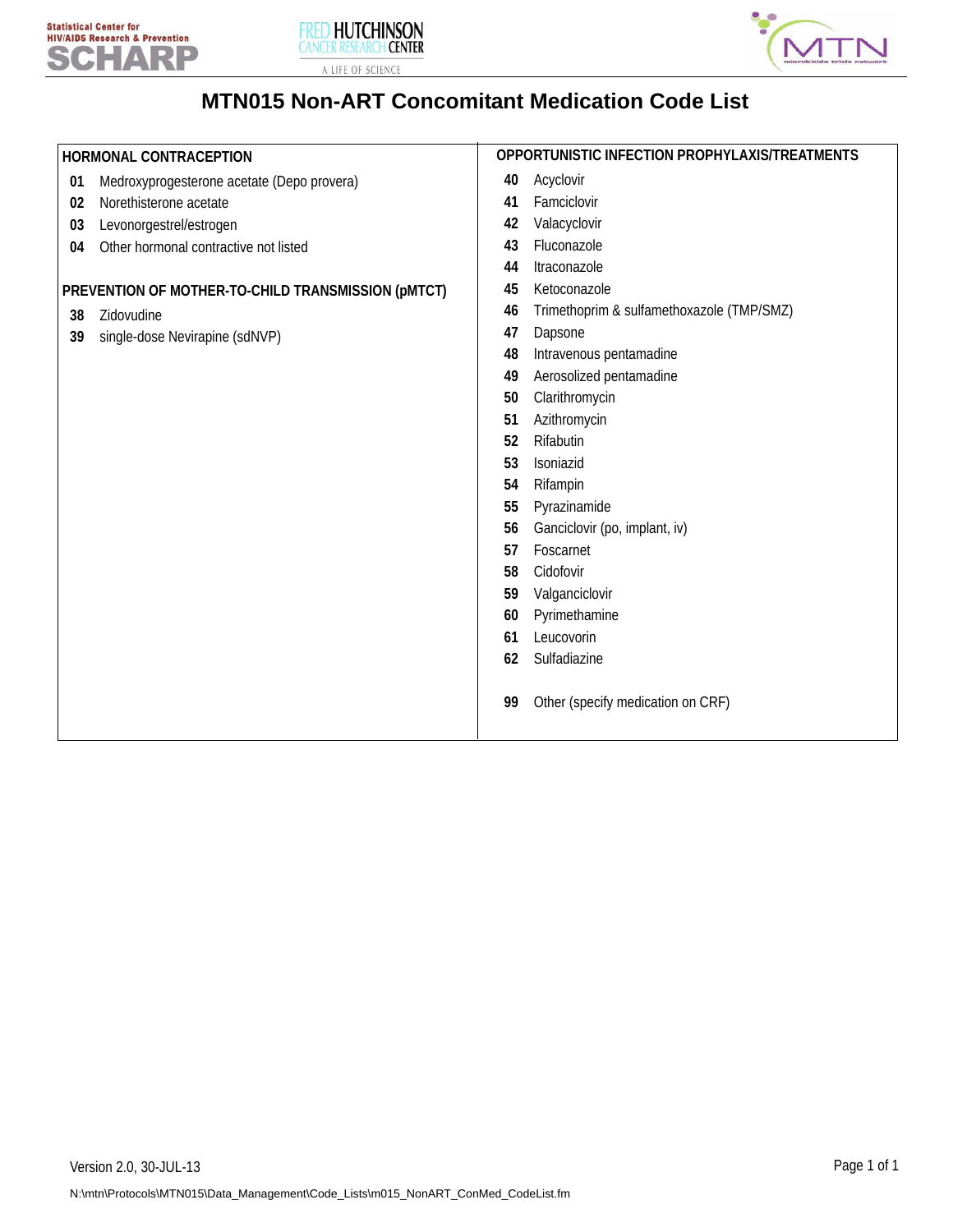



# **MTN015 HIV/AIDS-associated Events Code List**

**Items with "\*" are AIDS-defining illnesses (per App. V)**

#### **BACTERIAL**

- **01** bacterial gastroenteritis/diarrhea, persistent, > 1 month
- **02 \*** recurrent bacterial pneumonia, this episode plus one or more episodes in last six months
- **24 \*** disseminated non-tuberculosis mycobacteria infection
- **27 \*** extrapulmonary tuberculosis
- **30 \*** pneumocystis pneumonia
- **31** pneumocystosis, extrapulmonary
- **34 \*** recurrent non-typhoid Salmonella bacteraemia
- **42** recurrent upper respiratory tract infections (current event plus one or more in last six month period)
- **48 \*** pulmonary tuberculosis, current
- **49 \*** severe bacterial infection, such as pneumonia, meningitis, empyema, pyomyositis, bone or joint infection, bacteraemia and severe pelvic inflammatory disease

#### **NEOPLASM**

- **04** Burkitt's lymphoma
- **06 \*** invasive cervical carcinoma
- **21 \*** Kaposi sarcoma
- **32 \*** lymphoma (cerebral or B-cell non-Hodgkin)

### **FUNGAL**

- **05** candidiasis of bronchi/trachea/lungs when obtained by tissue specimen
- **08 \*** disseminated mycosis (coccidioidomycosis, histoplasmosis, or blastomycosis)
- **10 \*** extrapulmonary cryptococcosis, including meningitis
- **15 \*** persistent oral candidiasis
- **46** fungal nail infection
- **54 \*** oesophageal candidiasis

### **PROTOZOAL**

- **09 \*** chronic cryptosporidiosis (with diarrhea lasting more than 1 month)
- **20 \*** chronic isosporiasis
- **22 \*** atypical disseminated leishmaniasis
- **36 \*** central nervous system toxoplasmosis
- **37** toxoplasmosis, non-CNS, disseminated

## **VIRAL**

- **12 \*** cytomegalovirus disease (other than liver, spleen, or lymph node)
- **13 \*** cytomegalovirus retinitis
- **16** herpes simplex, esophagitis
- **17** herpes simplex bronchitis, pneumonitis
- **33 \*** progressive multifocal leukoencephalopathy
- **38** herpes zoster (shingles)
- **53 \*** chronic herpes simplex virus infection (orolabial, genital or anorectal) of more than one month or visceral infection of any duration

#### **ORAL**

- **39** angular chelitis
- **43** recurrent oral ulceration (two or more episodes in the last 6 months)
- **47 \*** oral hairy leukoplakia
- **50 \*** acute necrotizing ulcerative gingivitis or necrotizing ulcerative periodontitis

#### **SYMPTOMS**

- **14 \*** HIV encephalopathy
- **44** papular pruritic eruption
- **45** seborrhoeic dermatitis
- **60 \*** unexplained chronic diarrhea for longer than one month
- **61 \*** unexplained persistent fever (intermittent or constant and lasting for longer than one month)
- 51 \* unexplained anemia (<8 g/dl), neutropenia (<0.5 x 10<sup>9</sup> per litre) or chronic (more than one month) thrombocytopaenia (<50  $x 10<sup>9</sup>$  per litre)
- **55 \*** symptomatic HIV-associated nephropathy
- **56 \*** symptomatic HIV-associated cardiomyopathy
- **57** persistent generalized lymphadenopathy

#### **WEIGHT**

- **40 \*** unexplained severe weight loss (more than 10% of body weight)
- **41** unexplained moderate weight loss (<10% of body weight)
- **52 \*** HIV wasting syndrome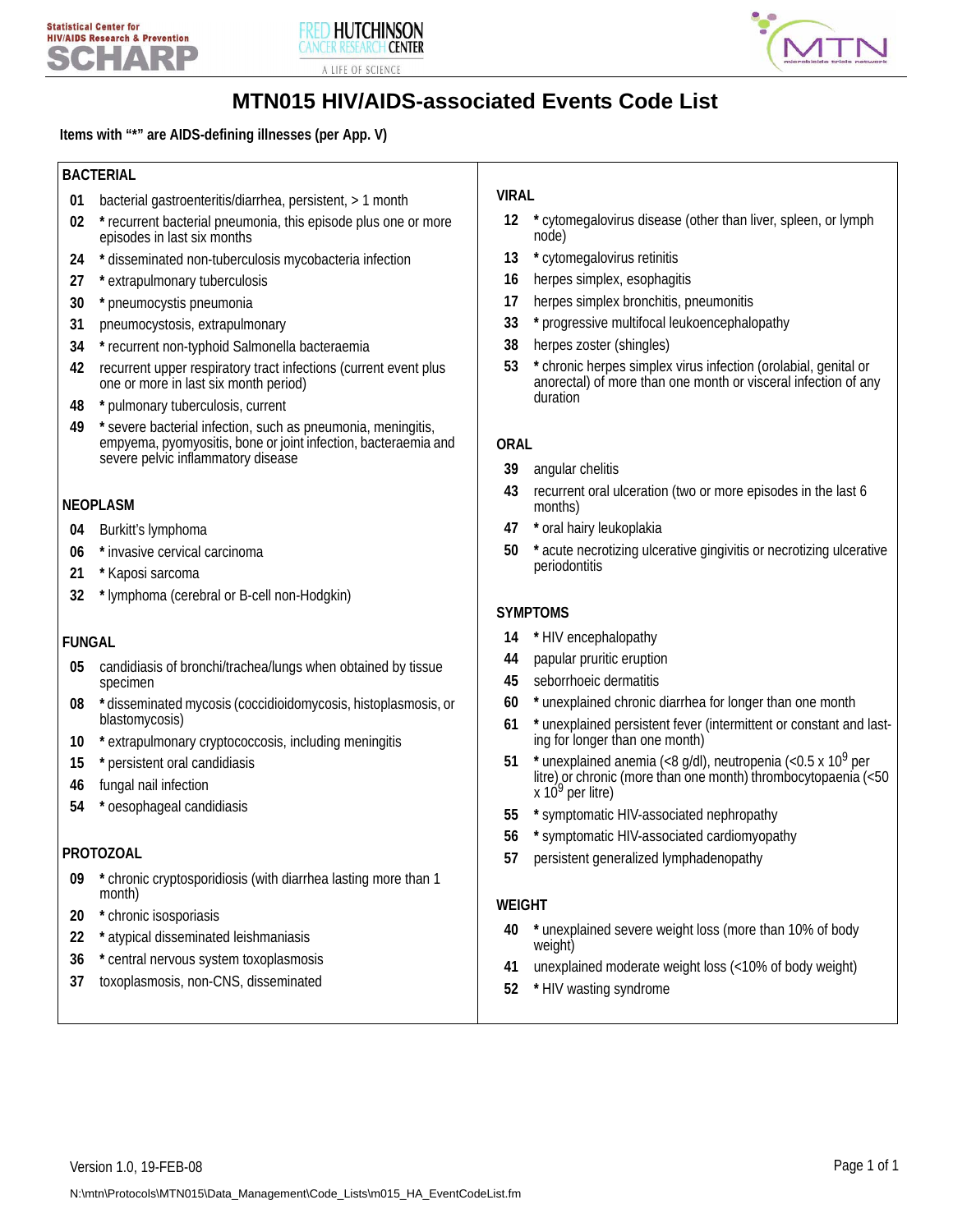





## **MTN015 Antiretroviral Medication Code List**

| 01 | Abacavir (ABC; Ziagen)                                          |  |
|----|-----------------------------------------------------------------|--|
| 02 | Amprenavir (APV; Agenerase)                                     |  |
| 03 | Atazanavir (ATV; Reyataz)                                       |  |
| 04 | Delavirdine mesylate (DLV; Rescriptor)                          |  |
| 05 | Didanosine (ddl; Videx)                                         |  |
| 06 | Didanosine Delayed Release Capsules (ddl-EC; Videx-EC)          |  |
| 07 | Efavirenz (EFV; Sustiva; Stocrin)                               |  |
| 08 | Emtricitabine (FTC; Emtriva, Coviracil)                         |  |
| 09 | Enfuvirtide, (ENF; Fuzeon)                                      |  |
| 10 | Fosamprenavir (FPV; Lexiva; Telzir)                             |  |
| 11 | Indinavir (IDV; Crixivan)                                       |  |
| 12 | Lamivudine (3TC; Epivir)                                        |  |
| 13 | Nelfinavir (NFV; Viracept)                                      |  |
| 14 | Nevirapine (NVP; Viramune)                                      |  |
| 15 | Ritonavir (RTV; Norvir)                                         |  |
| 16 | Saquinavir Hard-Gel Capsules (SQV; Invirase)                    |  |
| 17 | Saquinavir Soft-Gel Capsules (SQV; Fortovase)                   |  |
| 18 | Stavudine (d4T; Zerit)                                          |  |
| 19 | Tenofovir Disproxil Fumerate (TDF; Viread)                      |  |
| 20 | Tipranavir (Aptivus)                                            |  |
| 21 | Zidovudine (AZT, ZDV, Retrovir)                                 |  |
| 22 | Darunavir (Prezista)                                            |  |
| 23 | Raltegravir (Isentress)                                         |  |
| 24 | Etravirine (Intelence)                                          |  |
| 25 | Lopinavir (Kaletra)                                             |  |
| 26 | Maraviroc (Selzentry)                                           |  |
| 27 | Odimune (Atroiza, Tribuss; Efavirenz, Emtracitabine, Tenofovir) |  |
|    |                                                                 |  |
|    |                                                                 |  |
| 98 | Antiretroviral Placebo                                          |  |
| 99 | Other (antiretroviral not listed above)                         |  |
|    |                                                                 |  |
|    |                                                                 |  |

During the study, new codes may be added as needed. If a drug used at your site is not listed, use code "99" and contact the SCHARP Project Manager to get a new medication code assigned.